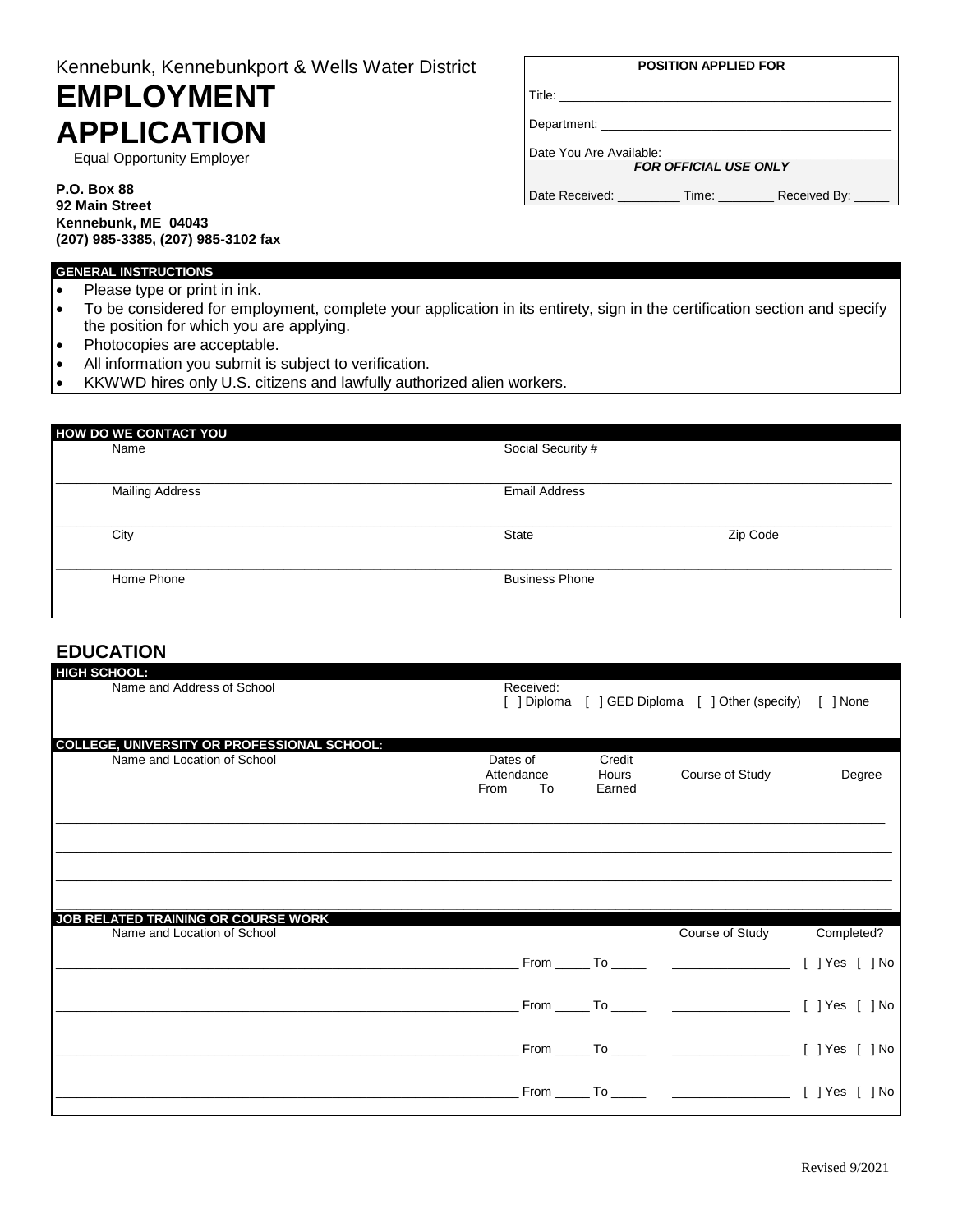**EXPERIENCE** Describe in detail your work experience, beginning with your current employer. Use a separate block to describe each position. Include military service and rank and job-related volunteer work, if applicable. Indicate number of employees supervised. Provide an explanation of any gaps in employment. If needed, attach additional sheets, using the sam duties and responsibilities only. All other information in this section must be completed.

| Address: National Address: National Address: National Address: National Address: National Address: National Address: National Address: National Address: National Address: National Address: National Address: National Addres<br>Hours per Week: ___________<br>Wage/Salary _________ |  |  |
|----------------------------------------------------------------------------------------------------------------------------------------------------------------------------------------------------------------------------------------------------------------------------------------|--|--|
|                                                                                                                                                                                                                                                                                        |  |  |
|                                                                                                                                                                                                                                                                                        |  |  |
|                                                                                                                                                                                                                                                                                        |  |  |
|                                                                                                                                                                                                                                                                                        |  |  |
|                                                                                                                                                                                                                                                                                        |  |  |
|                                                                                                                                                                                                                                                                                        |  |  |
|                                                                                                                                                                                                                                                                                        |  |  |
|                                                                                                                                                                                                                                                                                        |  |  |
| Hours per Week: _____________ Wage/Salary _________                                                                                                                                                                                                                                    |  |  |
|                                                                                                                                                                                                                                                                                        |  |  |
|                                                                                                                                                                                                                                                                                        |  |  |
|                                                                                                                                                                                                                                                                                        |  |  |
|                                                                                                                                                                                                                                                                                        |  |  |
|                                                                                                                                                                                                                                                                                        |  |  |
|                                                                                                                                                                                                                                                                                        |  |  |
| Hours per Week: ___________<br>Wage/Salary __________                                                                                                                                                                                                                                  |  |  |
| Duties and Responsibilities: Learning and Contract and Contract and Contract and Contract and Contract and Contract and Contract and Contract and Contract and Contract and Contract and Contract and Contract and Contract an                                                         |  |  |
|                                                                                                                                                                                                                                                                                        |  |  |
|                                                                                                                                                                                                                                                                                        |  |  |
|                                                                                                                                                                                                                                                                                        |  |  |

## **LICENSURE/CERTIFICATION**

| <b>LICENSE - CERTIFICATION</b> | <b>NUMBER</b> | <b>DATE RECEIVED</b> | <b>EXPIRATION DATE</b> | <b>LICENSING AGENCY</b> |
|--------------------------------|---------------|----------------------|------------------------|-------------------------|
|                                |               |                      |                        |                         |
|                                |               |                      |                        |                         |
|                                |               |                      |                        |                         |
|                                |               |                      |                        |                         |
|                                |               |                      |                        |                         |
|                                |               |                      |                        |                         |
|                                |               |                      |                        |                         |
|                                |               |                      |                        |                         |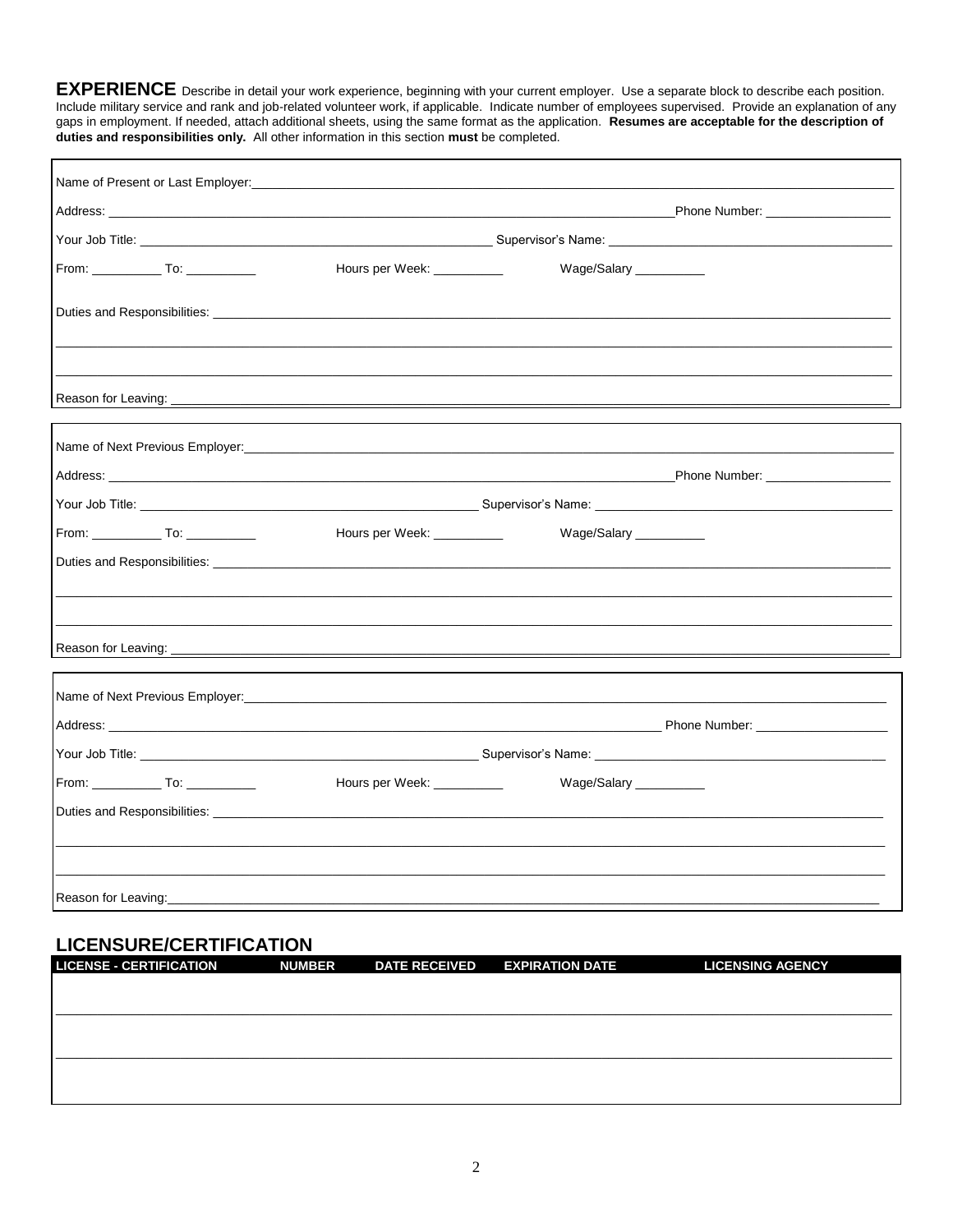**KNOWLEDGE, SKILLS, AND ABILITIES (KSAs)** List the knowledge, skills, and abilities that you will bring to the job. To determine what specific KSAs are required for vacant position, see the applicable job description or contact the office or department advertising the vacancy.

| KNOWLEDGE: Examples include: data collection, filing, computer programming, etc.                                                                        |
|---------------------------------------------------------------------------------------------------------------------------------------------------------|
|                                                                                                                                                         |
|                                                                                                                                                         |
|                                                                                                                                                         |
|                                                                                                                                                         |
|                                                                                                                                                         |
|                                                                                                                                                         |
|                                                                                                                                                         |
|                                                                                                                                                         |
|                                                                                                                                                         |
|                                                                                                                                                         |
| SKILLS: Examples include, operation of heavy equipment, personal computers, job related tools and equipment, etc.                                       |
|                                                                                                                                                         |
|                                                                                                                                                         |
|                                                                                                                                                         |
|                                                                                                                                                         |
|                                                                                                                                                         |
|                                                                                                                                                         |
|                                                                                                                                                         |
|                                                                                                                                                         |
|                                                                                                                                                         |
|                                                                                                                                                         |
|                                                                                                                                                         |
| ABILITIES: Examples include: Ability to write reports, deal effectively with people, solve problems, organize work and time, fluency in languages, etc. |
|                                                                                                                                                         |
|                                                                                                                                                         |
|                                                                                                                                                         |
|                                                                                                                                                         |
|                                                                                                                                                         |
|                                                                                                                                                         |
|                                                                                                                                                         |
|                                                                                                                                                         |
|                                                                                                                                                         |
|                                                                                                                                                         |
|                                                                                                                                                         |

## **CITIZENSHIP**

**Only U.S. citizens or aliens who have a legal right to work in the U.S. are eligible for employment. Can you, upon employment provide genuine documentation establishing your identity and eligibility to be legally employed in the United States? [ ] Yes [ ] No**

## **RELATIVES**

Do you have any relatives currently working for the District? [ ] Yes [ ] No

## **REFERENCES**

| Name | Phone |
|------|-------|
| Name | Phone |
| Name | Phone |

## **CERTIFICATION**

I am aware that any **omissions, falsifications, misstatements, or misrepresentations above** may disqualify me for employment consideration and, if I am hired, may be grounds for termination at a later date. I understand that any information that I give in this application or in the continuing application process may be subject to verification and investigation. I consent to the release of information about my ability, employment history, and fitness for employment by employers, schools, law enforcement agencies, and other individuals and organizations to investigators, personnel staff and other authorized representatives of KKWWD for employment purposes. This consent shall continue to be effective